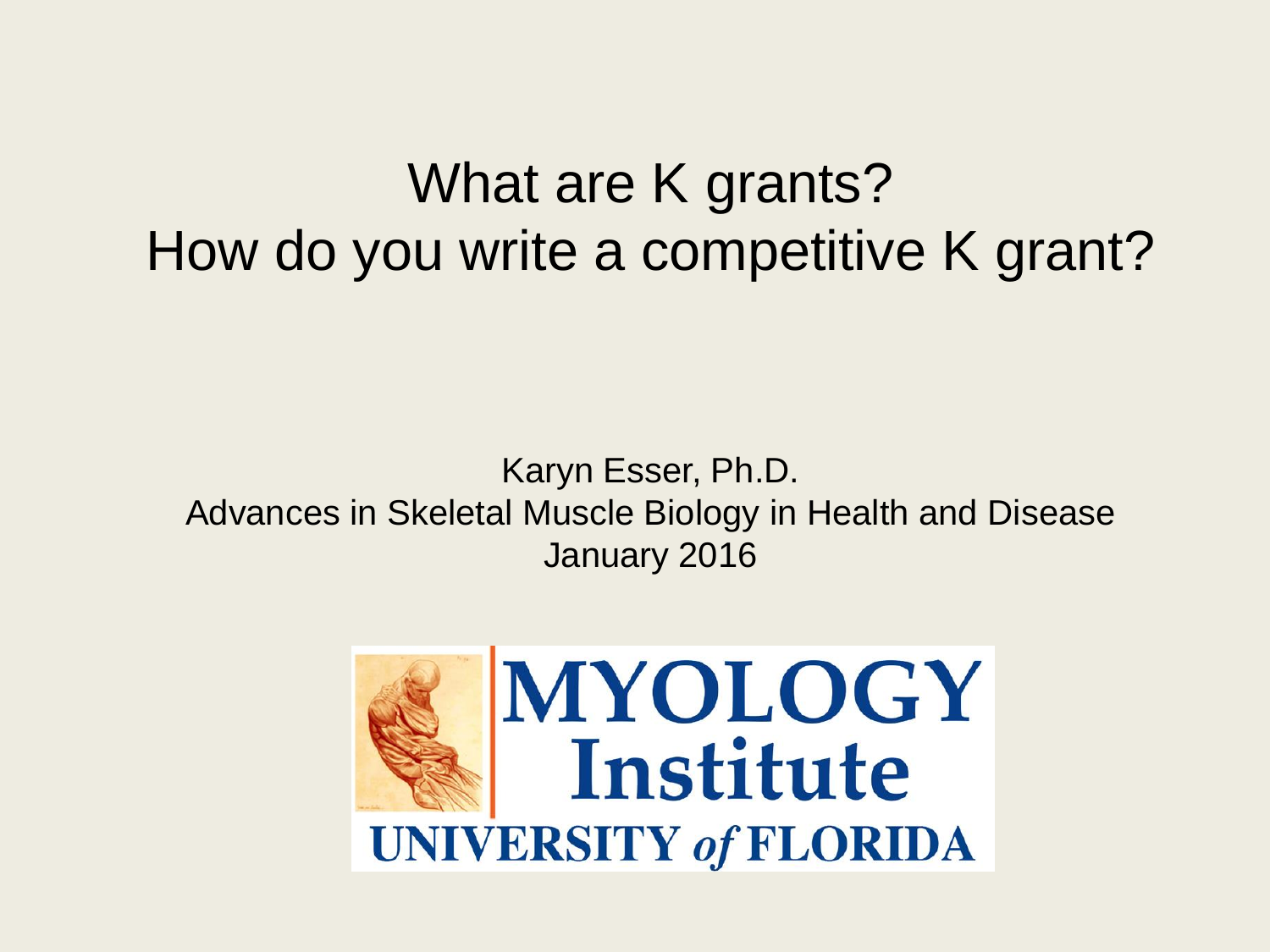## **Type of grants covered**

**K01 - Mentored Research Scientist Development Award:** basic scientist

**K08 - Mentored Clinical Scientist Research Career Development Award:** MD/clinician basic science

**K23 - Mentored Patient-Oriented Research Career Development Award:** Clinical research

**K99 - NIH Pathway to Independence Award** looking for the best of the best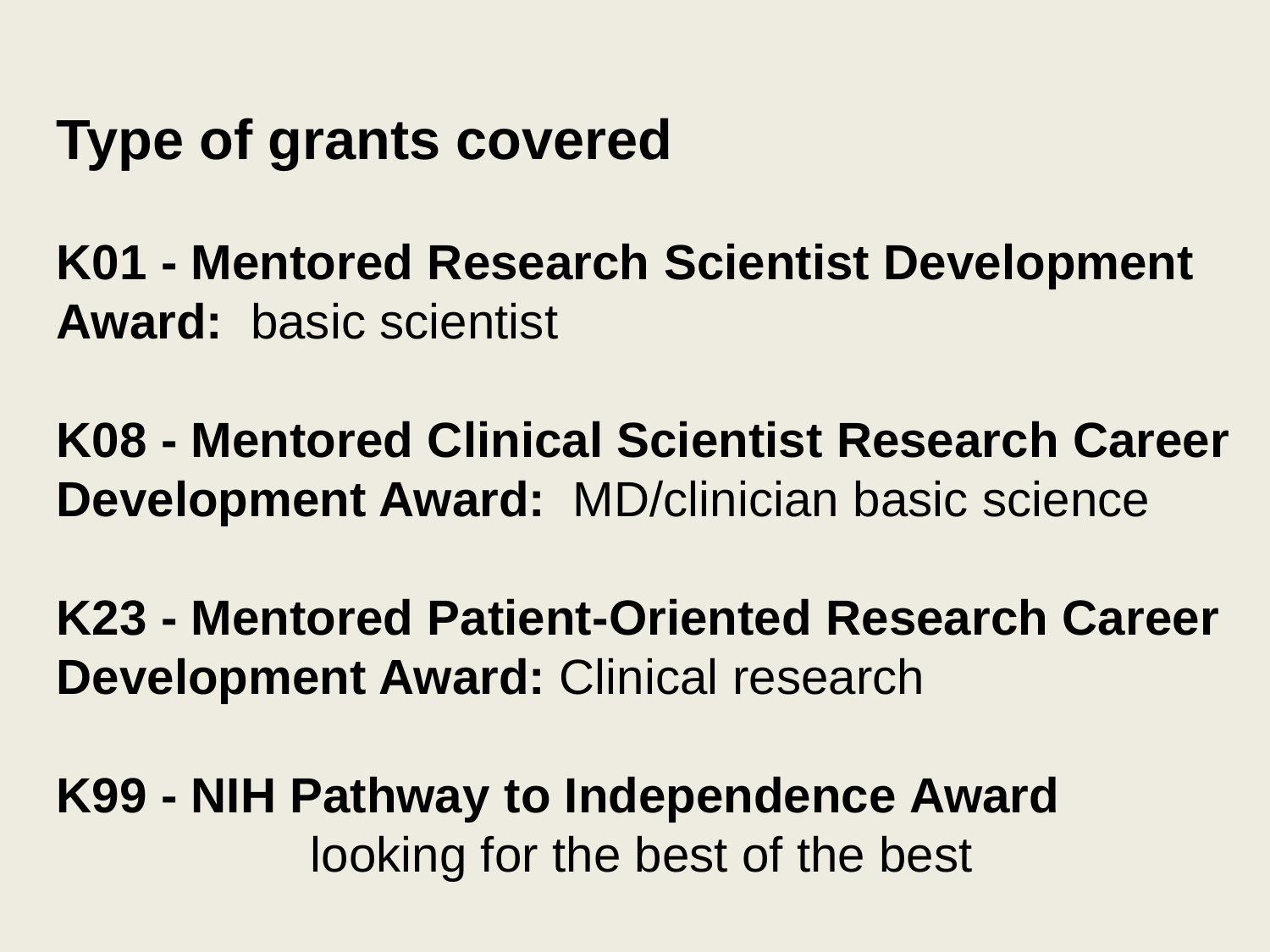#### **K01 Mentored Research Scientist Development Award**

The purpose of the K01 is to provide support and "protected time" (3, 4, or 5 years) for an *intensive, supervised career development experience* in the biomedical, behavioral, or clinical sciences leading to research independence.

#### **NIAMS Research Career Awards Paylines for 2015 (2016 paylines pending)**

**K01 applications will be paid through the priority score 27**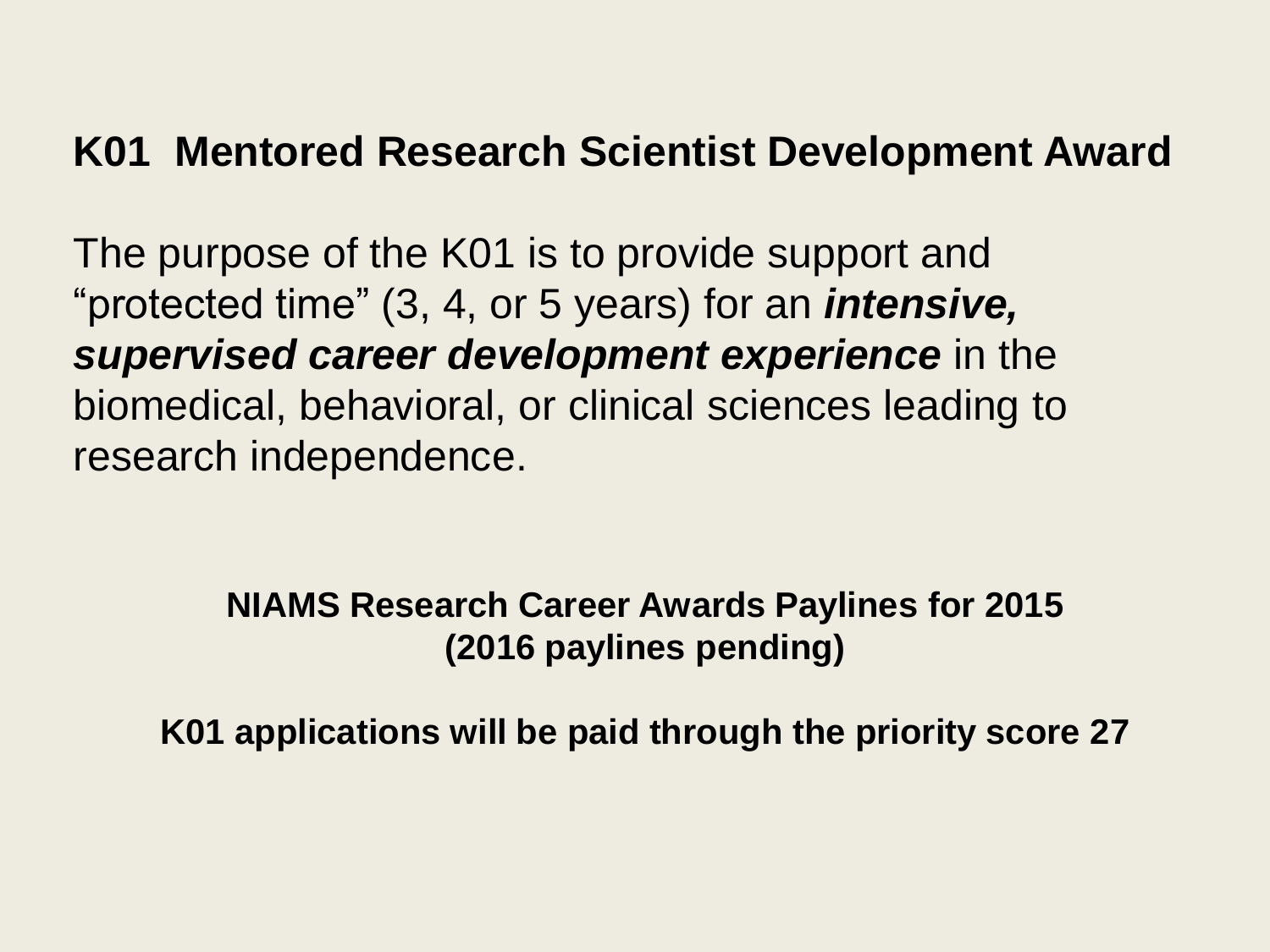**ELIGIBLE**: Candidates for this award must have a research or healthprofessional doctoral degree. Former principal investigators of an NIH Small Grant (R03), Exploratory/Developmental Grant (R21), Dissertation Award (R36), or SBIR/STTR (R41, R42, R43, R44) remain eligible.

**NOT ELIGIBLE:** Former PDs/PIs on NIH research project (R01), program project (P01), center grants, sub-projects of program project (P01) or center grants, other career development awards (K–awards), or the equivalent are not eligible.

#### **Contact your NIAMS/NIA/Other program officer before you get started!**

Although all of the participating institutes use this mechanism to support career development experiences; some institutes use the K01 award for individuals who propose to train in a new field or for individuals who have had a hiatus in their research career because of illness or pressing family circumstances.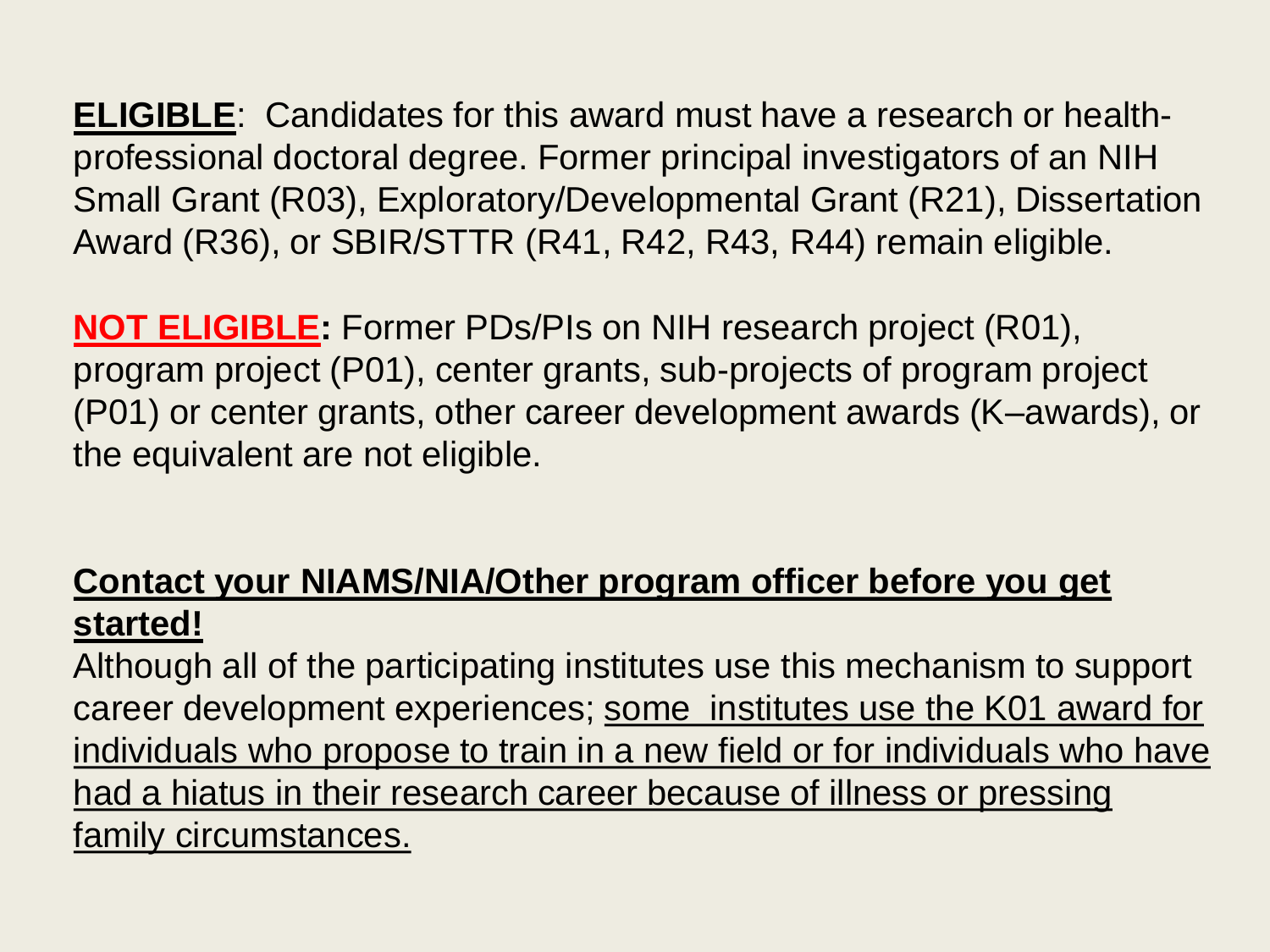### **K08 Mentored Clinical Scientist Research Career Development Award**

The objective of the K08 is to provide salary and research support for a sustained period of "protected time" (3-5 years) to support didactic study and/or mentored research for individuals with clinical doctoral degrees (e.g., MD, DDS, DMD, DO, DC, OD, ND, DVM, PharmD, or *PhD in clinical disciplines*).

The K08 provides support for an intensive, mentored research career development experience in biomedical or behavioral research, including translational research. For the purpose of this award, translational research is defined as application of basic research discoveries toward the diagnosis, management, and prevention of human disease.

#### **NIAMS Research Career Awards Paylines for 2015 (2016 paylines pending)**

**K08 applications will be paid through the priority score 27** *Also just increased salary support for MD to \$100K*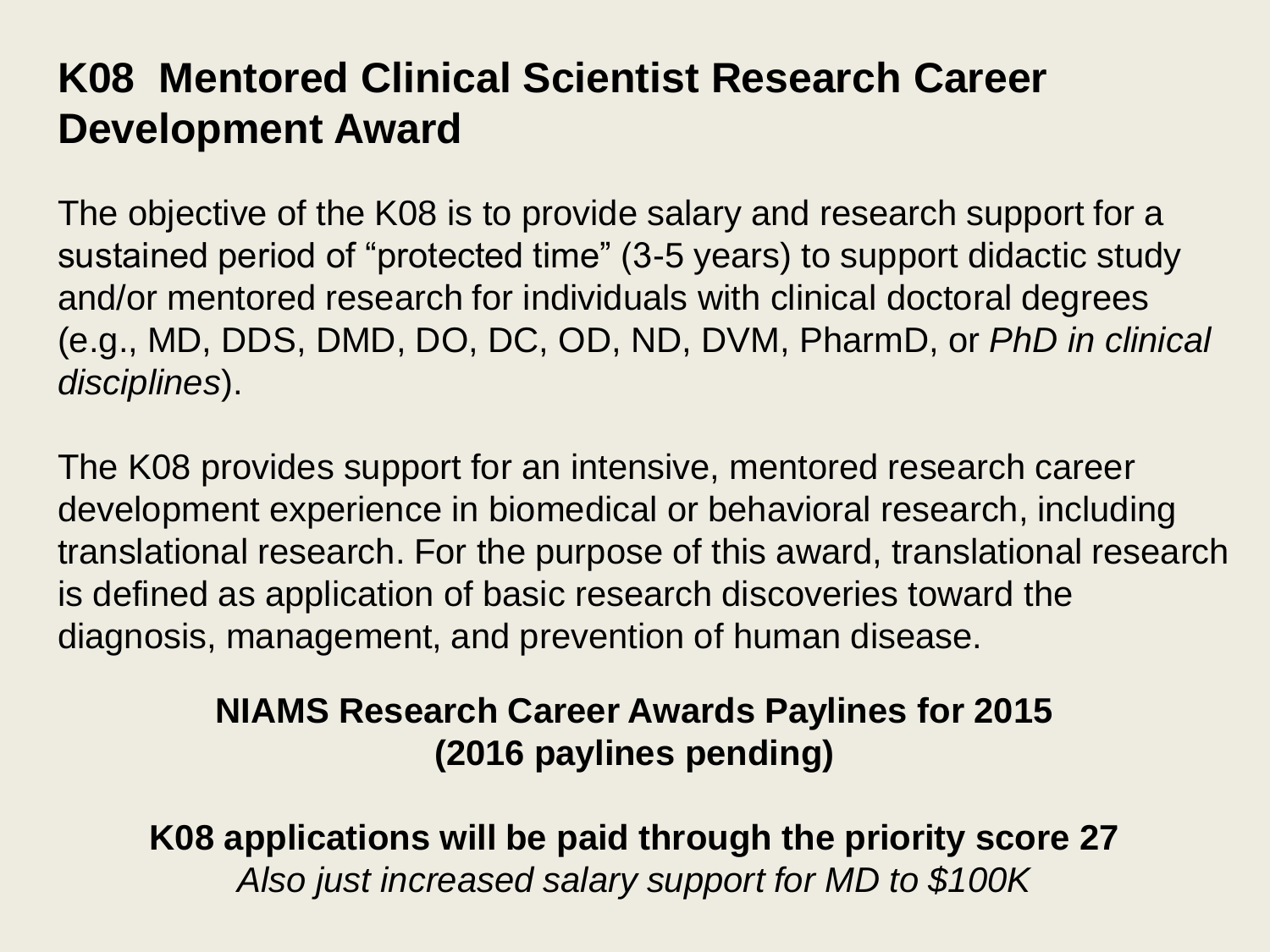#### Eligible: Candidates for this award **must have** a clinical doctoral degree.

- Such degrees include but are not limited to the M.D., D.O., D.D.S., D.M.D., O.D., D.C., Pharm.D., N.D. (Doctor of Naturopathy), D.V.M.
- Individuals with the Ph.D. or other doctoral degree in clinical disciplines such as clinical psychology, nursing, clinical genetics, speech-language pathology, audiology or rehabilitation are also eligible.
- Individuals holding the Ph.D. in a non-clinical discipline who are certified to perform clinical duties should contact the appropriate Institute concerning their eligibility for a K08 award.

## **Not all institutes support K08 mechanisms so contact your program officer before you get started!**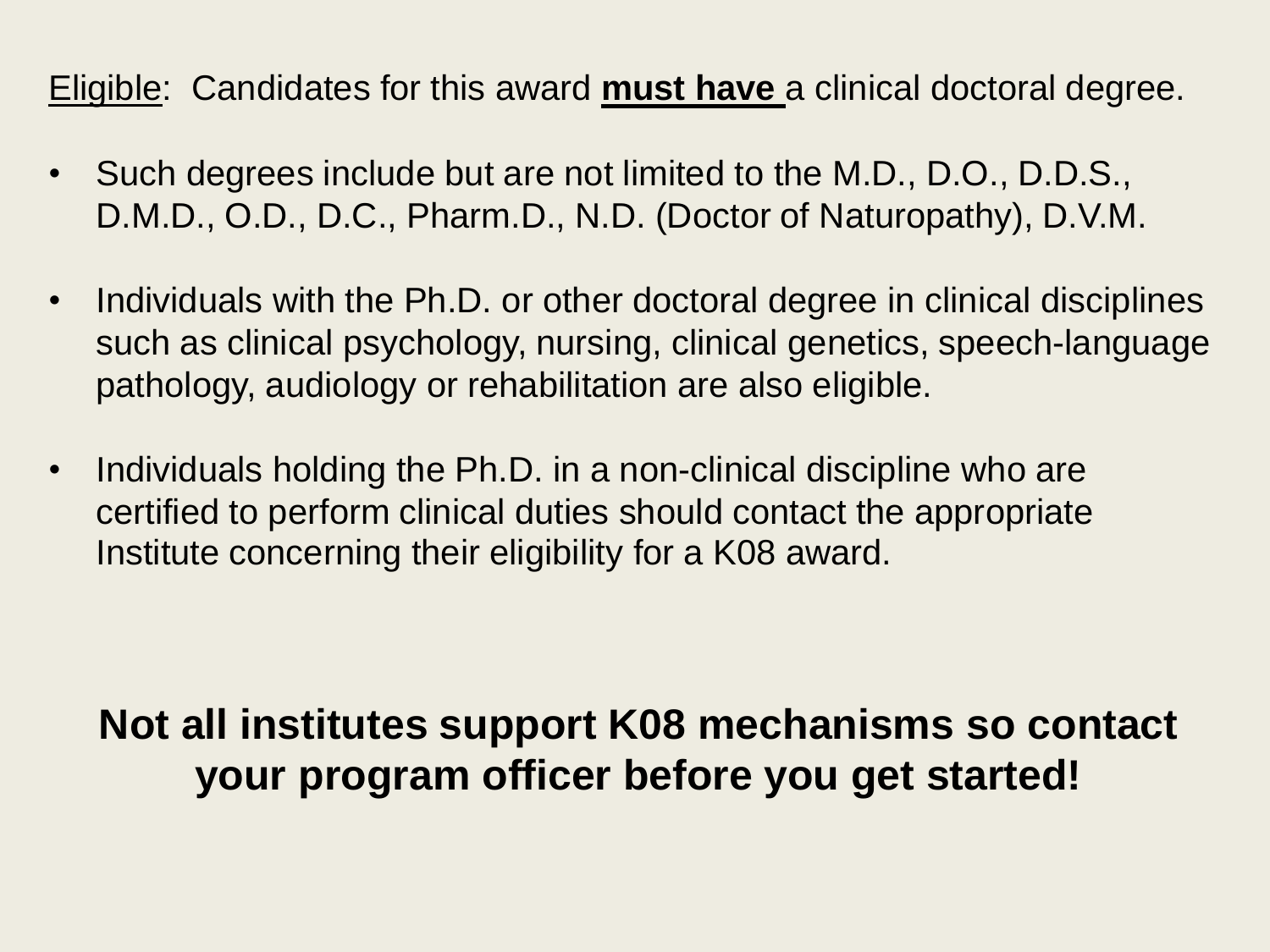## **K23 Mentored Patient-Oriented Research Career Development Award**

The purpose of the K23 is to support the career development of individuals with a **clinical doctoral degree who have made a commitment to focus their research on patient-oriented research**. Individuals with a clinical degree who are interested in further career development in biomedical research other than patient-oriented research should refer to the Mentored Clinical Scientist Career Development (Parent K08) Award.

#### **NIAMS Research Career Awards Paylines for 2015 (2016 paylines pending)**

**K23 applications will be paid through the priority score 30**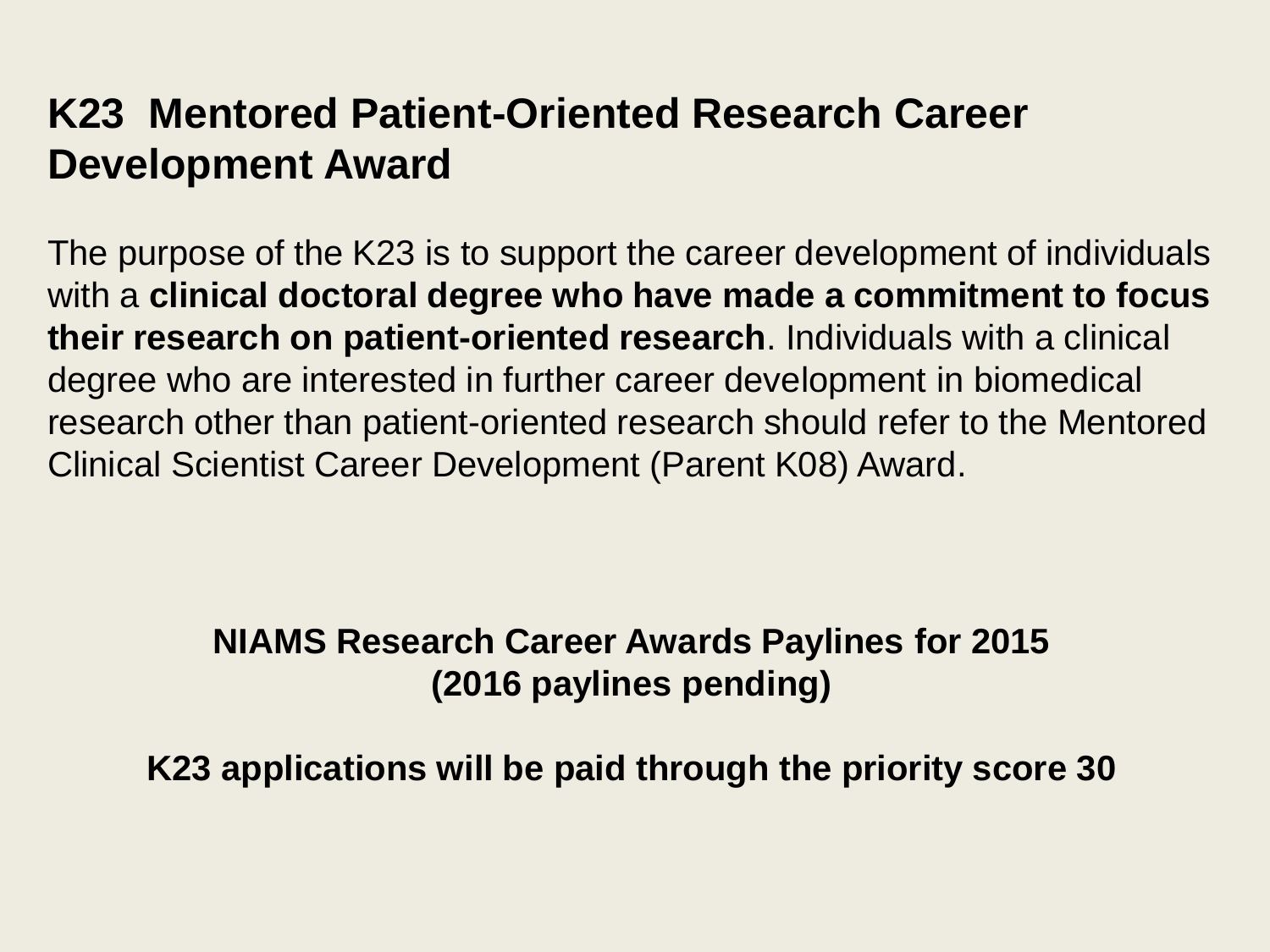- For the K23 award, Patient-Oriented Research is defined as research conducted with human subjects (or on material of human origin such as tissues, specimens and cognitive phenomena) for which an investigator (or colleague) directly interacts with human subjects.
- This area of research includes: 1) mechanisms of human disease; 2) therapeutic interventions; 3) clinical trials, and; 4) the development of new technologies.
- Excluded from this definition are *in vitro* studies that utilize human tissues but do not deal directly with patients. In other words, patientoriented research is research in which it is necessary to know the identity of the patients from whom the cells or tissues under study are derived.

### **Not all institutes support K23 mechanisms so contact your program officer before you get started!**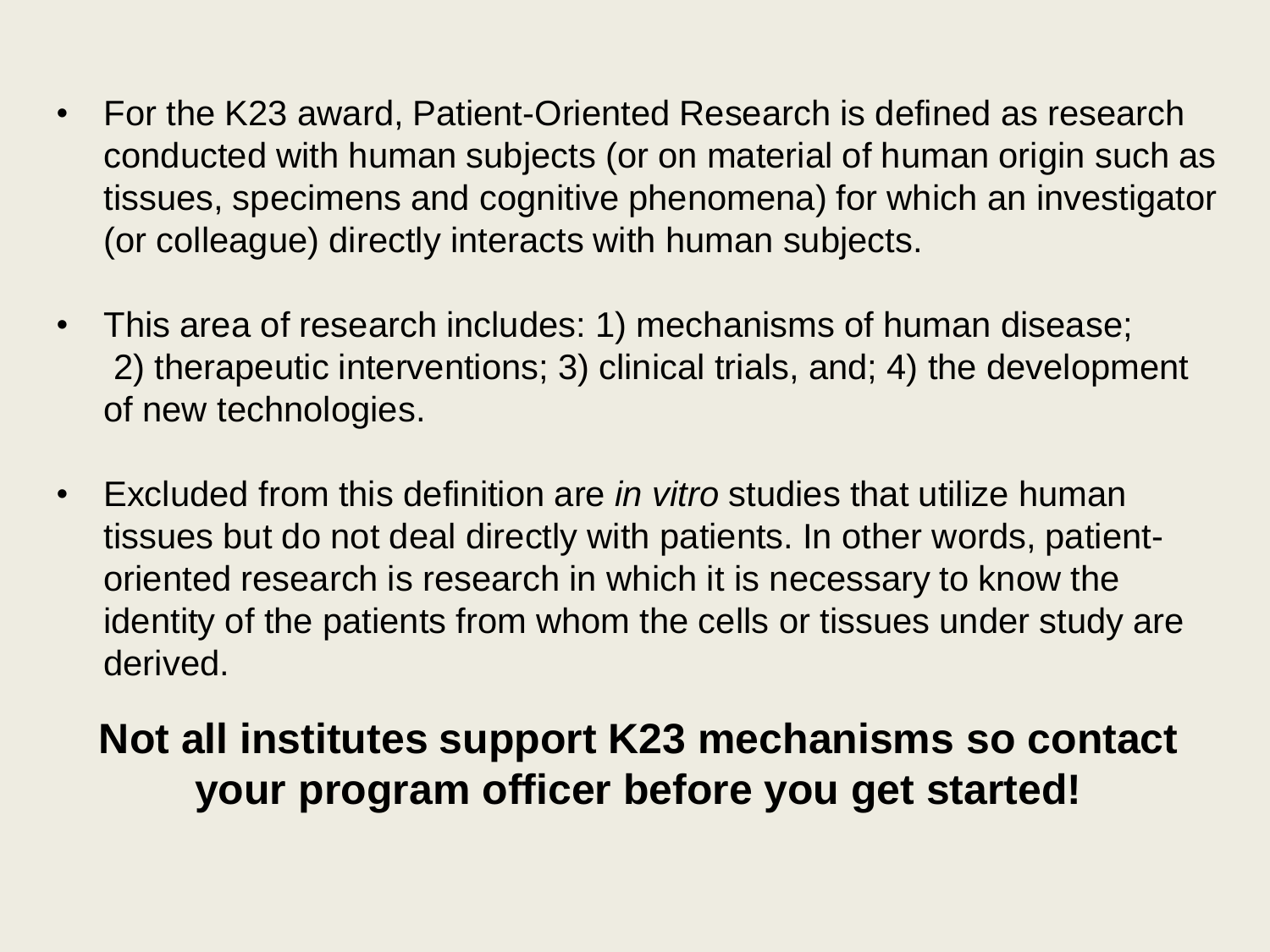### **K99/R00 NIH Pathway to Independence Award**

The NIH Pathway to Independence Award program is designed to facilitate a timely transition of outstanding postdoctoral researchers with a research and/or clinical doctorate degree from mentored, postdoctoral research positions to independent, tenure-track or equivalent faculty positions. The program will provide independent NIH research support during this transition in order to help awardees to launch competitive, independent research careers.

Applicants must have no more than 4 years of postdoctoral research experience at the time of the initial or the subsequent resubmission application.

An individual who cannot provide a compelling rationale for at least one year of additional mentored research at the time of award is not a strong candidate for this award.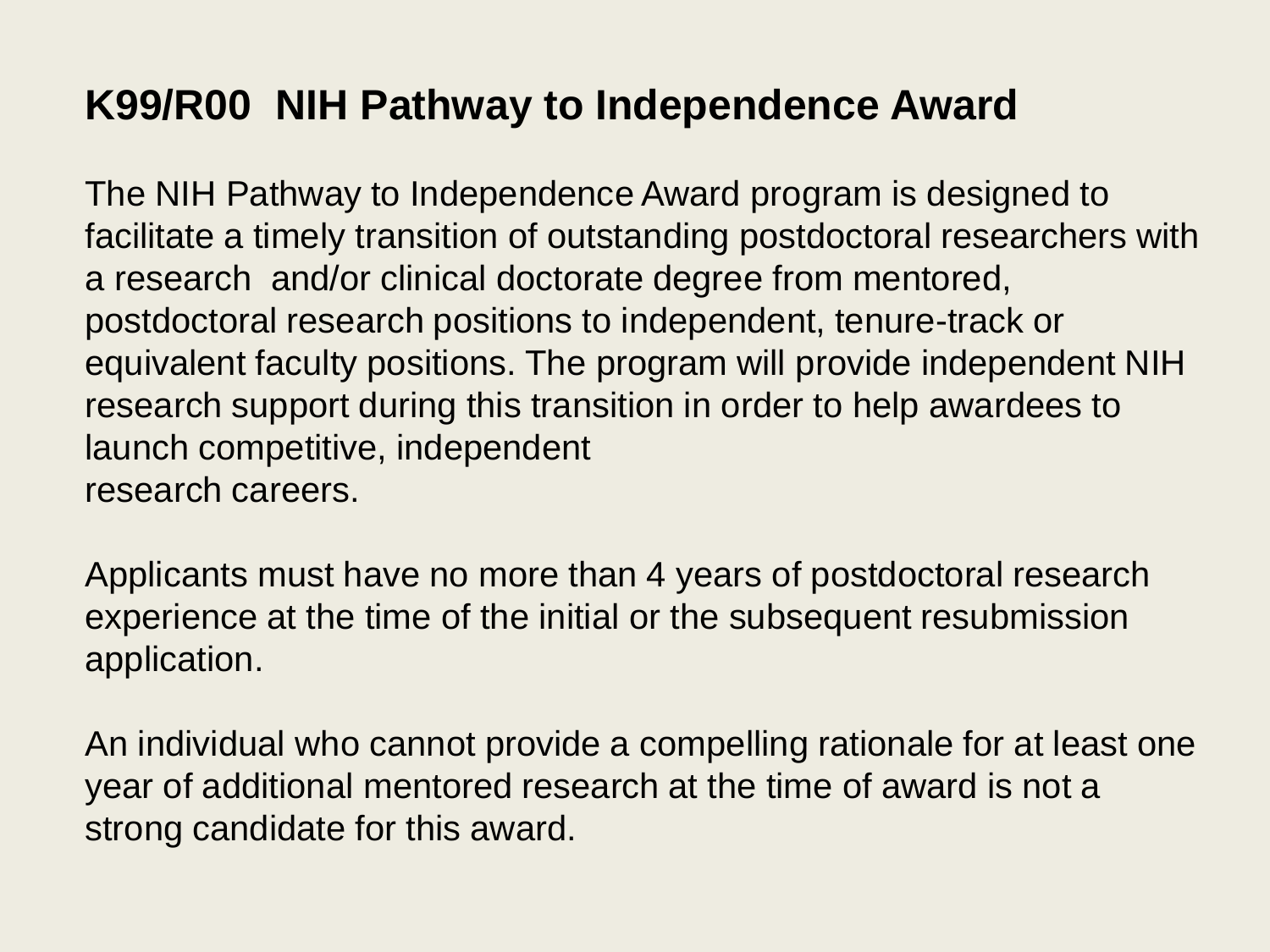- The K99/R00 award is intended for individuals with significant research experience, but who require at least 12 additional months of mentored research and career development (K99 phase) before transitioning to the independent R00 award phase of the program.
- The strongest applicants will require, and will propose, a well-conceived plan for 1–2 years of substantive mentored research and career development that will help them become competitive candidates for tenure track faculty positions.
- IFF awarded and when negotiating tenure track positions please work with your program officer as there are some issues (start up/salary support) in place before the R00 funds can be released.
- **NIAMS K99 applications will be paid through the priority score 28 in 2015: 2016 payline pending**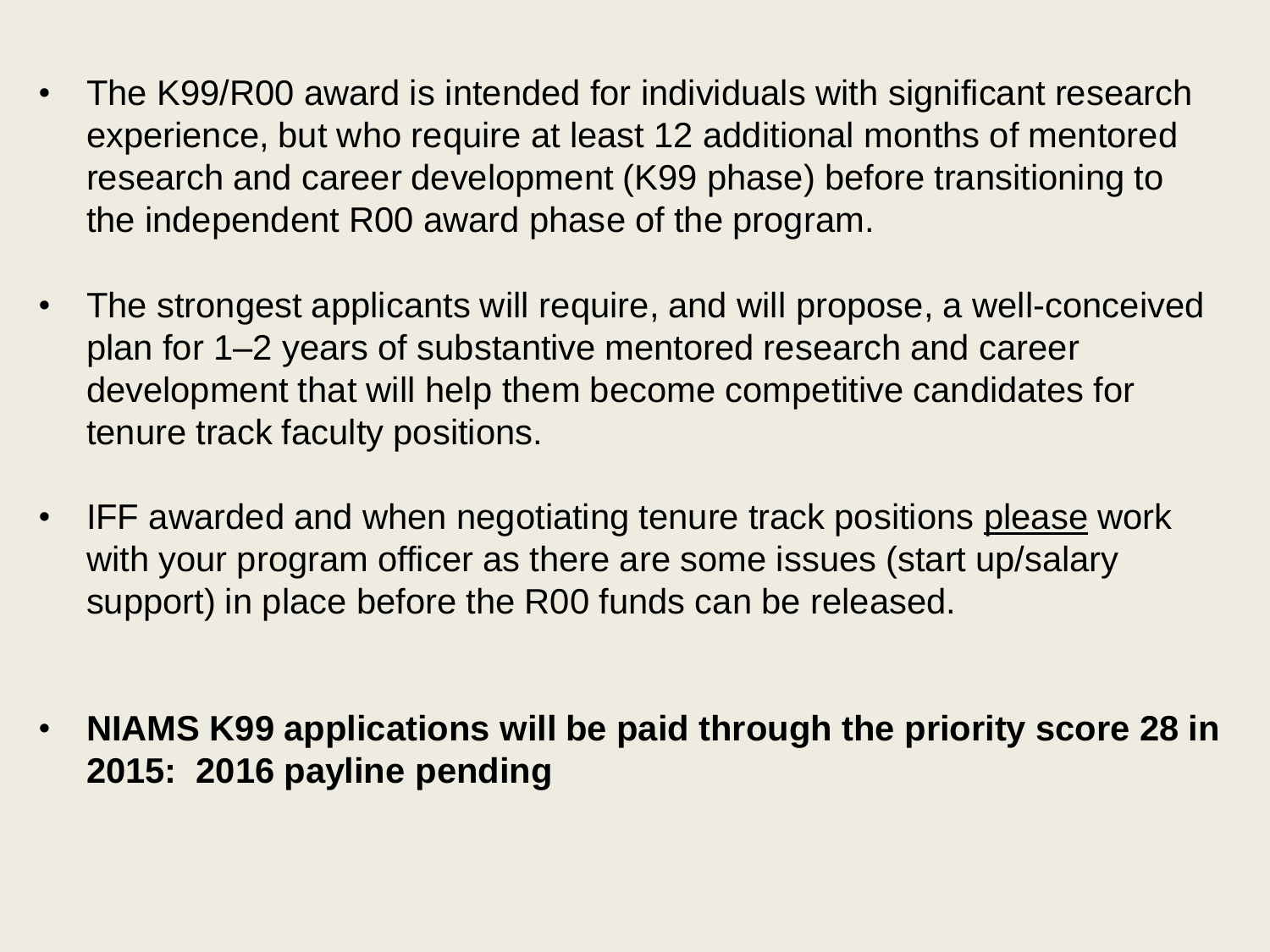# **General K grant writing Concepts**

One simple rule: Do NOT forget, the training in responsible conduct of research

It is surprising how many applications miss out with this, and this is enough for the reviewer to take it as a bad sign for the rest of the proposal.

Just answer the items that they ask for.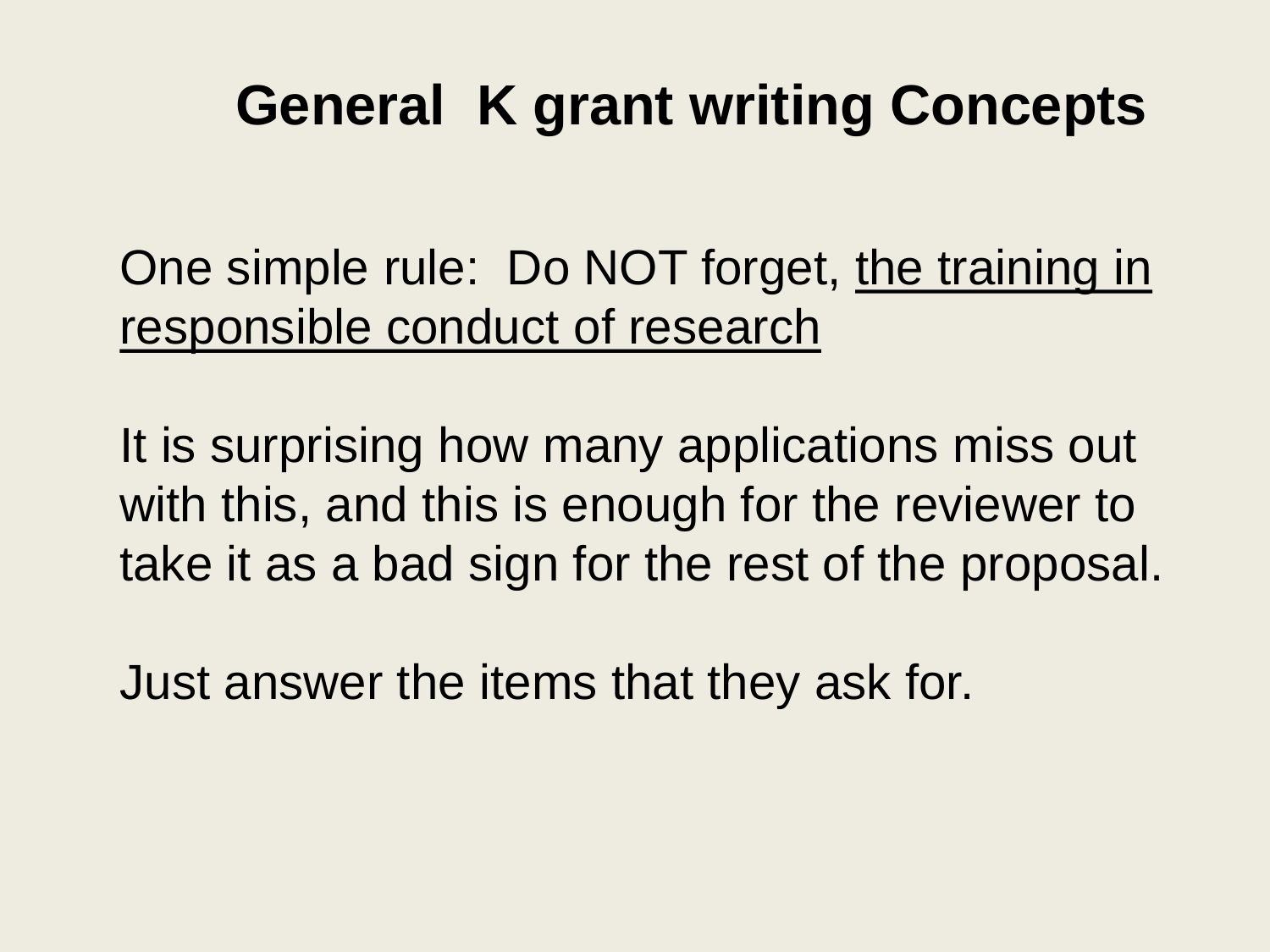**Candidate**: Productivity (i.e. publications) is the priority concern reviewers look at.

A good publication record, OR a good explanation for any gaps (family or health leave, etc.)

Ideally, the candidate has been a postdoc for 3-4 years, and a K-award will give that final training on new/exciting techniques and professional development.

For applicants with longish (5+ years) postdoc experience: how will more mentored research training help? The proposed training plan should be substantial and relevant to the project. There must be a clear path to independence (professional development activities, et al.)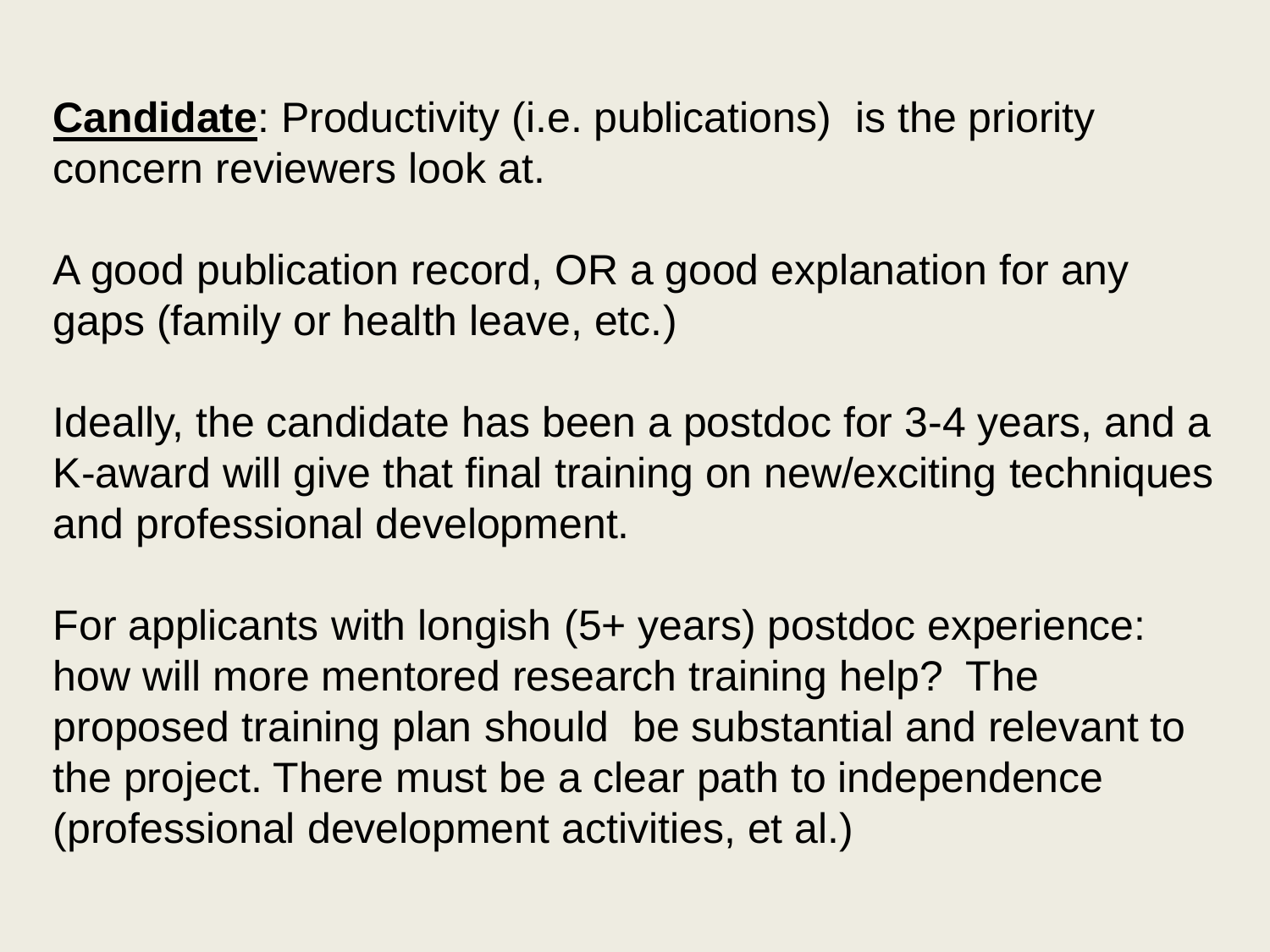## **2) Science:**

- Is the project a good research training opportunity for the candidate? What is learned, and how is it different/better from past training?
- How novel? focus on the novelty of the science itself but be careful. Under some circumstances, a very novel project might be perceived as too risky or premature for the candidate.
- The applicant needs a project that fills training gaps and positions her/him for competitive R-grants down the road. A statement dealing with this issue would help: "this is a safe project that allows me to learn how to apply use of "name your technology/methods" for my future R01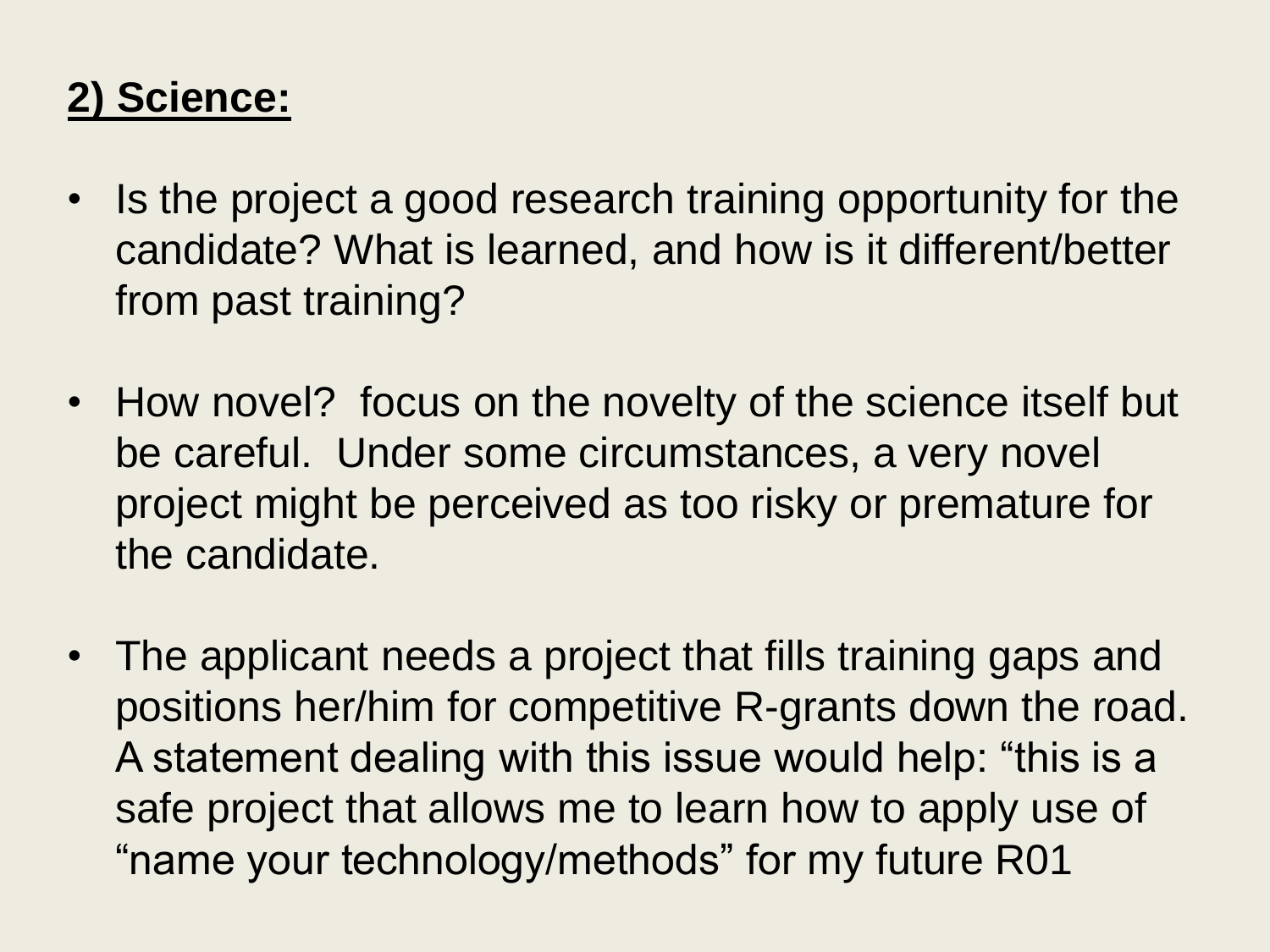## **3) Mentor and mentoring team:**

- good fit for the science and involved in professional development too.
- It has to be obvious that the primary mentor(s) are actively engaged in the training program, and that there is a clear plan to deal with failure to achieve milestones.
- Make sure you work together so that the mentors plan and the grant from applicant actually fit together.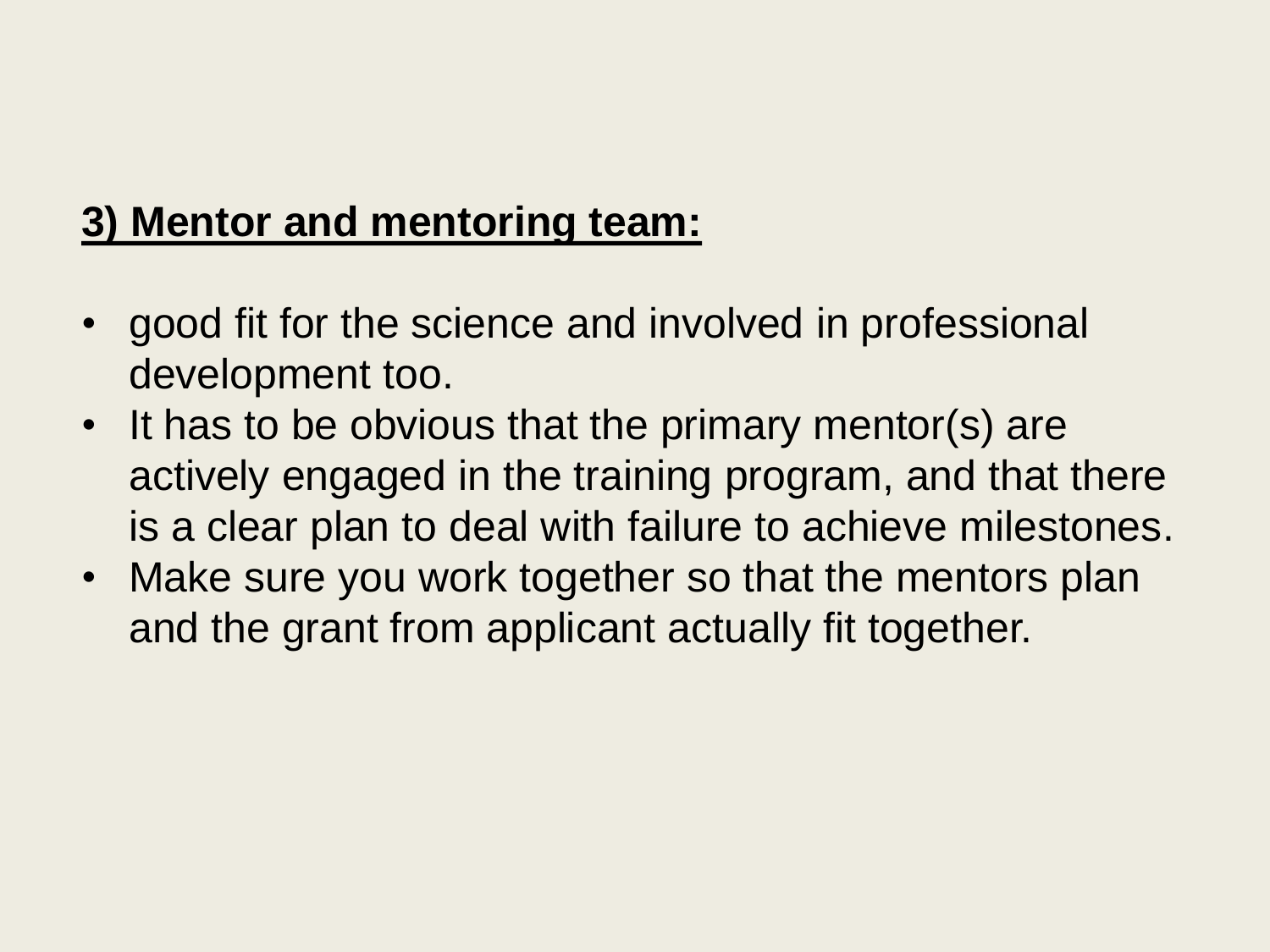### 4) **Environment: space, resources.**

- Evidence of commitment to the applicant's progress (letter from chair/dean), which can be release from other duties, salary support to cover the gap of Kaward effort, appointment to non-tenure/tenure track faculty.
- For K99/R00 awardees, remember to work with your program officer when negotiating a new faculty position to make sure the institute will agree to support.